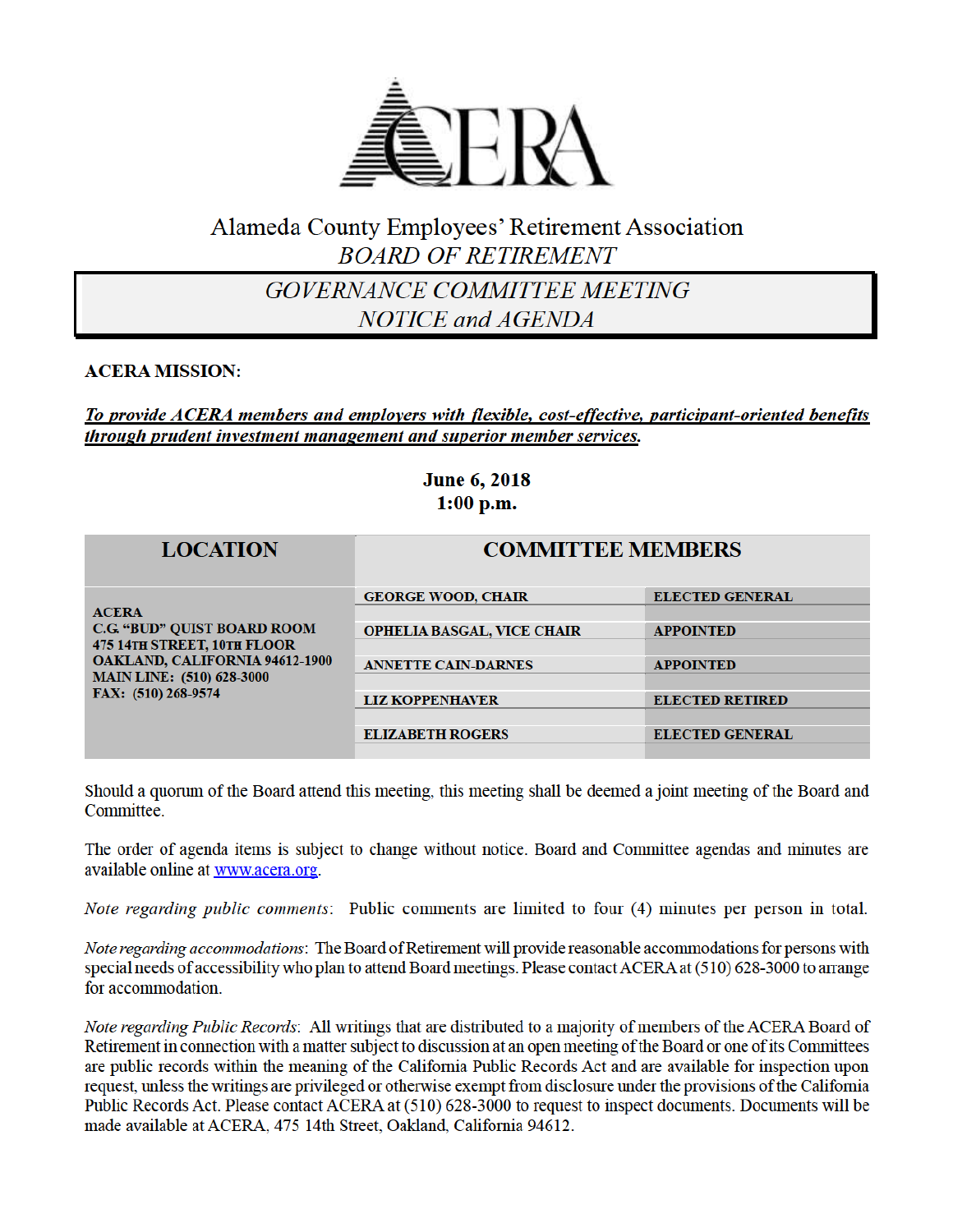# *GOVERNANCE COMMITTEE MEETING*

**NOTICE and AGENDA, Page 2 of 3 – June 6, 2018**

# **Call to Order:** 1:00 p.m.

# **Action Items: Matters for Discussion and Possible Motion by the Committee**

**1. Review, discussion and possible motion to renew the Board Operations Policy with or without revisions and repeal the Committee Operations Policy and the ACERA Board Officers policy**

#### Recommendation

Staff recommends that the Governance Committee recommend to the Board of Retirement that the Board renew the Board Operations Policy with or without revisions and repeal the Committee Operations Policy and the ACERA Board Officers policy.

– Kathy Mount

#### **2. Review, discussion and possible motion to renew the Trustee Communication Policy with or without revisions.**

#### Recommendation

Staff recommends that the Governance Committee recommend to the Board of Retirement to renew the Trustee Communication Policy with or without revisions.

– Kathy Mount

#### **3. Review, discussion and possible motion to renew the Chief Executive Officer Job Description and Delegation of Authority with or without revisions**

#### Recommendation

Staff recommends that the Governance Committee recommend to the Board of Retirement to renew the Chief Executive Officer Job Description and Delegation of Authority with or without revisions.

– Kathy Mount